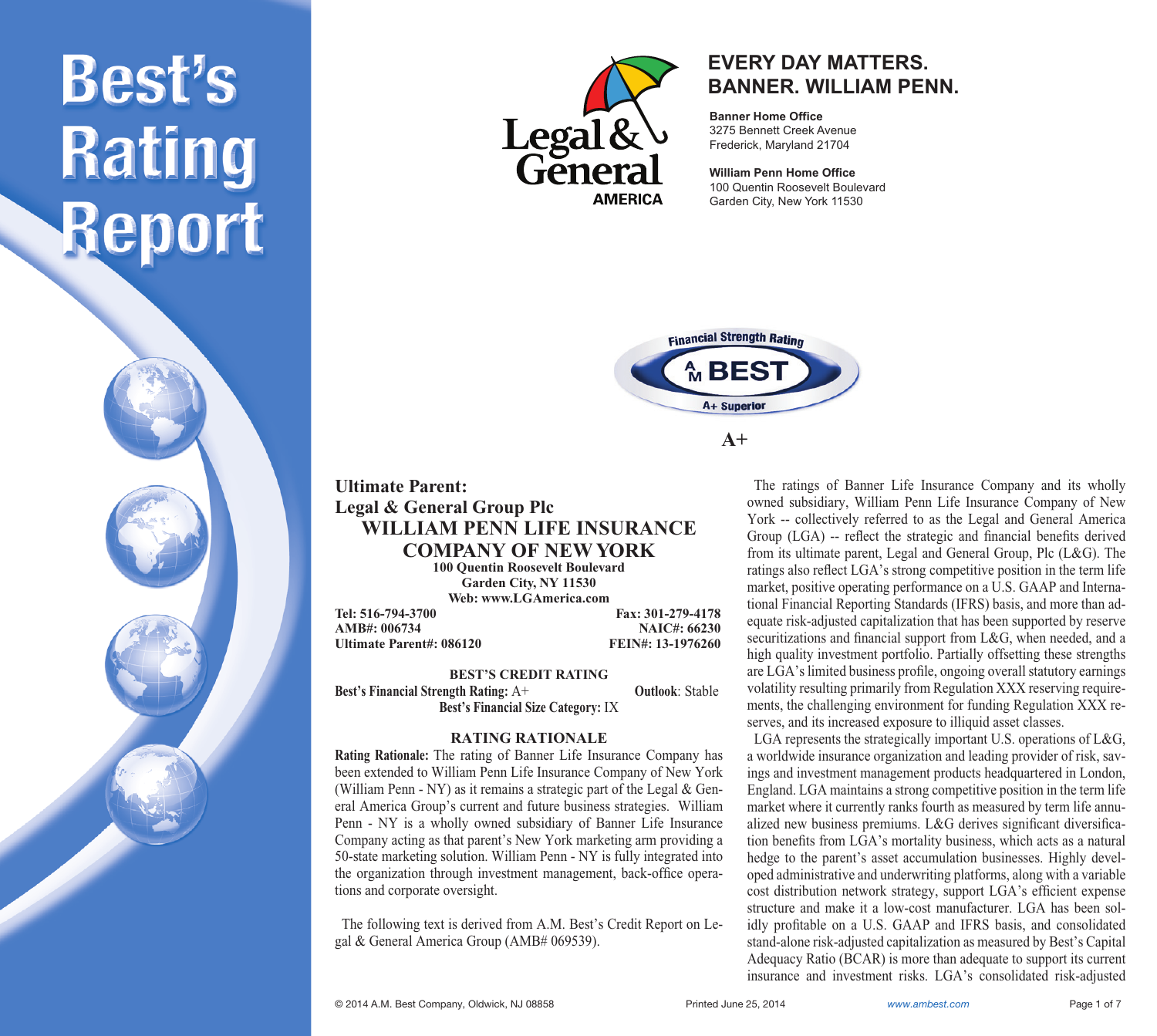capitalization is enhanced by a high quality fixed income investment portfolio that has avoided material investment losses since the financial crisis and is currently in a net unrealized gain position. In order to finance Regulation XXX reserve requirements, LGA has successfully raised in excess of \$6 billion through a variety of securitization transactions to fund statutory Regulation XXX reserve requirements associated with its term life business. In addition, L&G has provided capital when needed and has begun to utilize its own balance sheet strength to internally finance LGA's Regulation XXX reserves.

LGA's business profile is heavily concentrated in the highly competitive and commoditized term life market. To lessen this business concentration risk somewhat and further diversify earnings, LGA has extended its expertise into the universal life market although LGA has been challenged somewhat to meaningfully grow this segment. LGA's consolidated statutory net operating performance has fluctuated in recent years as new business reserve strains have been held until the periodic Regulation XXX reserve solutions have been completed. Additionally, A.M. Best expects LGA to continue to experience volatile statutory net operating results as the Regulation XXX transactions - while having a positive impact on surplus -- do not eliminate the negative impact of the reserve strain on statutory operating performance. LGA's results are also subject to volatility from mortality experience as a result of its concentration in mortality risk. LGA's mortality experience has generally been better than or in-line with expectations and its disciplined underwriting processes serve to partially mitigate the risk of adverse experience. Prior to 2010, LGA relied on capital market securitizations to fund Regulation XXX reserving needs. However, unfavorable market conditions made it more difficult to obtain capitalefficient financing for its Regulation XXX reserving needs. Starting in 2010, LGA's new term life production has been fully funded utilizing the balance sheet of its parent. A.M. Best expects L&G to continue to fund LGA's expected new business production at least through the near term. However, should the parent's strategy to self-fund Regulation XXX reserve requirements change, A.M. Best believes LGA may be challenged to find suitable, cost-efficient financing and refinancing alternatives for funding its Regulation XXX reserves. LGA has recently implemented a strategic asset allocation program whereby the group has been reducing its allocations to cash and U.S. government asset classes while increasing its allocations to high yield and non-144A private placement bonds and direct commercial mortgage loans. The private placements and direct commercial mortgage loans are managed by outside asset managers. While these asset classes are expected to increase the overall yield of its invested asset portfolio and improve asset/liability duration matching, these asset classes are less liquid and expose the group to potential asset impairments should the global economic recovery stall or deteriorate. Risk-adjusted capitalization is not expected to be impacted materially.

 A.M. Best believes positive rating movement for LGA is unlikely over the near to medium term. Key rating factors that could result in a negative rating action include a significant and sustained decline in consolidated stand-alone risk-adjusted capitalization as measured by BCAR, operating performance that does not meet A.M. Best's expectations over a sustained period, a deterioration in A.M. Best's view of LGA's strategic importance to L&G, or a downgrade of L&G's ratings by A.M. Best.

#### **KEY FINANCIAL INDICATORS (\$000)**

|                                                                                         | <b>Total Capital</b> |         |           |            |            |            |
|-----------------------------------------------------------------------------------------|----------------------|---------|-----------|------------|------------|------------|
|                                                                                         |                      | Capital | Asset     | <b>Net</b> | <b>Net</b> |            |
|                                                                                         |                      | Surplus | Valuation | Premiums   | Invest     | <b>Net</b> |
| Year                                                                                    | Assets               | Funds   | Reserve   | Written    | Income     | Income     |
| 2009                                                                                    | 988.968              | 124,065 | 1.389     | 50,043     | 54,650     | 1.527      |
| 2010                                                                                    | 1.097.314            | 143,657 | 3.503     | 28,044     | 54.428     | $-3,085$   |
| 2011                                                                                    | 1.140.681            | 190.221 | 3.248     | 49,168     | 54.220     | $-1.271$   |
| 2012                                                                                    | 1.121.313            | 206.351 | 3.912     | 3.408      | 47.218     | $-13.370$  |
| 2013                                                                                    | 1.134.145            | 195.894 | 6.173     | 47.208     | 44.555     | $-15.210$  |
| (*) Data reflected within all tables of this report has been compiled from the company- |                      |         |           |            |            |            |
| filed statutory statement.                                                              |                      |         |           |            |            |            |

**BUSINESS PROFILE**

 William Penn-NY was acquired in 1989 by Banner Life. William Penn-NY operates predominately in the individual traditional life, annuity and universal life markets. William Penn-NY currently focuses on the sale of fully underwritten term life contracts. These products are predominately distributed through licensed brokerage firms. William Penn-NY is domiciled in the state of New York and is licensed to do business in twelve states and the District of Columbia. The majority of the company's business is concentrated in New York. While this represents a geographic concentration of business, the company's established position and the difficult barriers to entry in New York partially mitigate the risk of production volatility caused by competition. The company's established marketing presence in the state of New York and the prospect of additional operational diversification in the United States, in terms of distribution system and geographic spread, made the company an attractive acquisition candidate for the ultimate parent, Legal & General Group, Plc. (L&G).

 The following text is derived from A.M. Best's Credit Report on Legal & General America Group (AMB# 069539).

 Banner Life Insurance Company (Banner Life) and its wholly-owned subsidiary, William Penn Life Insurance Company of New York (William Penn-NY), are the principal direct operating subsidiaries of Legal & General America, Inc. (LGA), an intermediate holding company. LGA is ultimately owned by Legal & General Group, Plc (L&G), a United Kingdom company founded in 1836 with a diverse business profile which includes pensions, accident, life, and general insurance. Prior to December 19, 2013, Legal & General Insurance Holdings, Ltd. (LGIH), an affiliate of LGA, owned two-thirds of the outstanding shares of the Class B common stock and all the preferred stock issued by Banner Life Insurance Company. On December 19, 2013, LGIH contributed all the Class B common and all the preferred stock issued to L&G. L&G contributed all the Class B common and all the preferred stock to LGA. Banner Life and William Penn-NY operate predominantly in the individual term life and universal life markets. Based on new business annualized premium, LGA ranks in the top quartile for total all ordinary life products and 4th in total term life. Products are distributed primarily through licensed brokerage firms. LGA, through Banner Life and William Penn-NY, is licensed to transact business in all 50 states and the District of Columbia.

**Scope of Operations:** Banner Life and William Penn-NY market all of their products under the unified Legal  $&$  General America brand,

© 2014 A.M. Best Company, Oldwick, NJ 08858 Printed June 25, 2014 *www.ambest.com* Page 2 of 7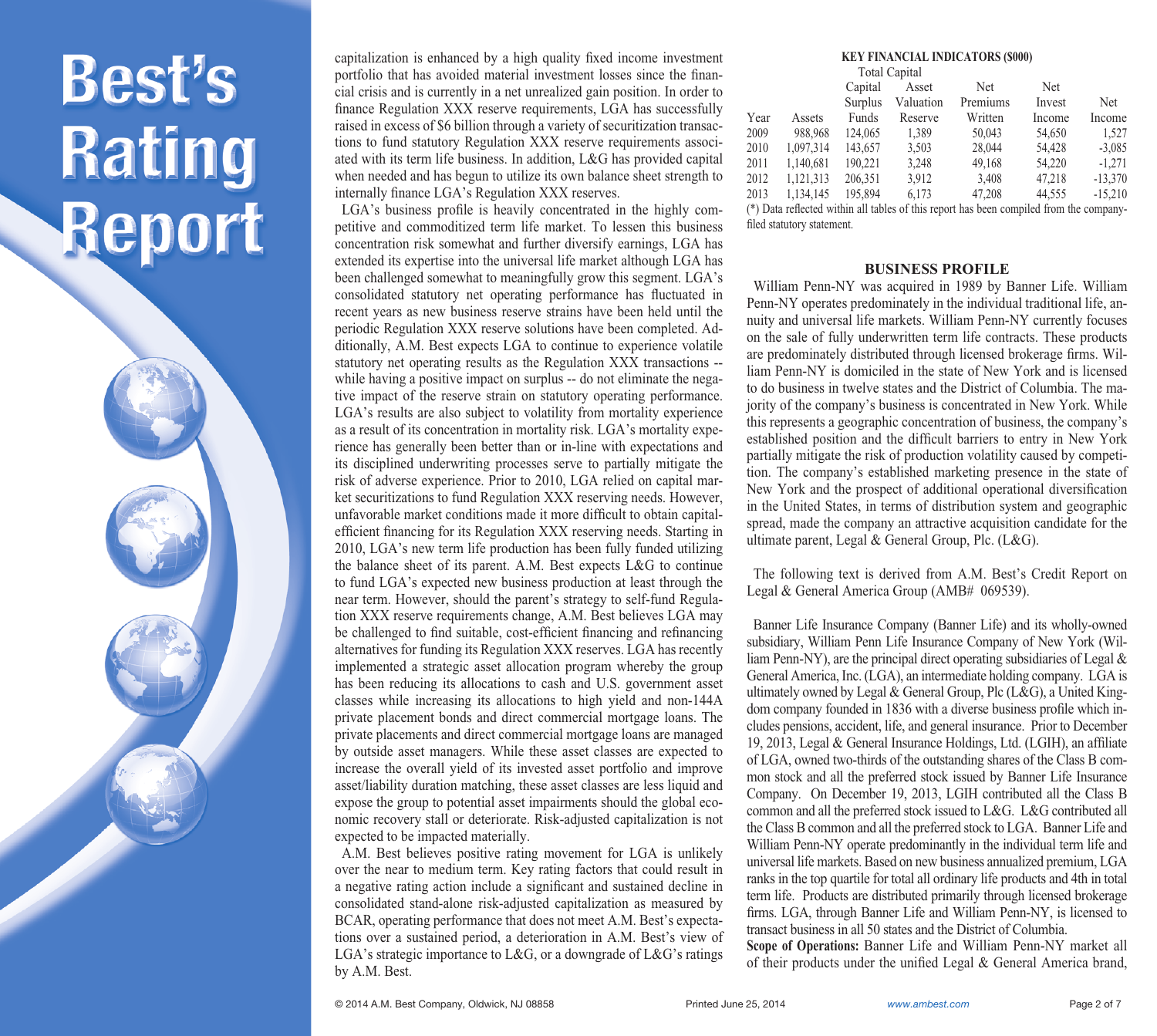leveraging the ultimate parent's brand name in the United Kingdom. LGA operates predominately in the term life insurance market and has been successful in achieving a major position in the high net worth segment. Prior to 1998, LGA's business was predominately permanent insurance (whole life and universal life) written through a wide variety of distribution systems to the lower and middle income marketplace. Since that time, LGA has focused primarily on fully underwritten level premium term life, targeting higher socio-economic groups. LGA markets its products through independent brokerage agencies and has a professional relationship with the National Association of Independent Life Brokerage Agencies (NAILBA). LGA remains the only life insurance entity that distributes predominately through (NAILBA). Through its relationship with NAILBA, LGA life insurance products are sold primarily through licensed brokerage firms. In 2013, LGA generated total statutory first year direct ordinary life premium of \$161.6 million, an increase over the previous year of approximately 10% reflecting further improvements in market share. The majority of first year direct ordinary life premium was generated in its core term life segment enhanced by good relationships with its brokerage general agents.

 LGA's life insurance product portfolio includes renewable and convertible term life insurance to age 95 with guaranteed level premiums for 10-, 15-, 20-, and 30-years offered at finely discerned preferred risk classes. The term life product portfolio also includes Life Value Term 20 and Life Value Term 30 products with both having level death benefits and coverage to age 95. Initial premiums are lower than traditional level term life insurance products. Premiums increase annually during the term period and are guaranteed. To mitigate its business concentration risk in the term life market and to capitalize on its underwriting and investment expertise as well as its leverage in the brokerage distribution channel, LGA has expanded its insurance product portfolio to include universal life products. The universal life products are designed to target death benefit sales and avoid sales based on financial arbitrage in the premium-financing market. LGA's "Life Choice UL" product is a flexible premium plan that provides lifetime guaranteed coverage with provisions for guaranteed cash values. "Life Choice UL" benefits include: a lifetime guarantee that allows the policyholder the option to pay a level premium to guarantee the coverage for an entire lifetime; short pay guarantee that allows the policyholder the ability to design a premium payment schedule over a select number of years to guarantee lifetime coverage; and a guaranteed cash value option whereby the lifetime premium not only guarantees coverage but cash value to the policy. In 2013, LGA's universal life segment represented 6.5% of total annualized premium, a sharp decline from the previous year. This decline was due primarily to re-pricing of the product to reflect the current low interest rate environment. Going forward, the group is considering adding long-term care and critical illness riders.

 LGA has invested in technology to drive down operating costs, allowing it to become a low-cost and more efficient provider of mortality risk products. Banner Life and William Penn-NY maintain separate offices in Frederick, Maryland, and Garden City, New York, respectively, but share the same data and administrative systems. This allows both companies to benefit from the significant investment in technology and to mitigate the risks of operating in a single location. In addition, all functions have been consolidated at the senior management level. **Territory:** The company is licensed in the District of Columbia, CT, FL, ID, MD, NJ, NY, OK, OR, PA, RI, SC and SD.

#### **OPERATING PERFORMANCE**

**Operating Results:** William Penn-NY's overall statutory net operating performance has fluctuated in recent years with three of the last five years generating overall net operating losses. Operating performance results have been primarily impacted by varying levels of reserve strain associated with its new business production. A.M. Best notes new business reserve strain is held at the company until the Regulation XXX reserves are ceded to Legal and General Assurance Society, Ltd. (LGAS), a direct wholly-owned subsidiary of L&G. A.M. Best expects William Penn-NY to continue to experience volatile statutory net operating results going forward as its Regulation XXX transactions - while having a positive impact on surplus - will not eliminate the negative impact of Regulation XXX reserve strain on its statutory net operating performance.

 The following text is derived from A.M. Best's Credit Report on Legal & General America Group (AMB# 069539).

 LGA's consolidated statutory net operating results have historically been dampened by new business expense strains and Regulation XXX reserving requirements. LGA's strategy of funding the Regulation XXX portion of its term life reserves through a combination of capital market and reinsurance transactions has resulted in volatile statutory net operating and capital results as Banner Life and William Penn-NY both absorb the full strains of their new business production. LGA has adopted a cost efficient and diversified approach to raising the surplus necessary to fund the reserve and expense strains associated with its term life business. Appendix A-791 of the Statements of Statutory Accounting Principles (SAP) requires that any net gain from reinsuring in force business has to be recorded directly through surplus – on a net tax basis – with this benefit being amortized through net income in the future based on the emergence of profits on the business being reinsured.

 Over the past two years, LGA has incurred consolidated statutory net operating losses. These losses were triggered primarily due to surplus strain related to Regulation XXX reserve requirements and statutory expense strains associated with growth in new business production. LGA's consolidated statutory net operating gains in 2011 were favorably impacted by a decrease in reserves resulting from surplus relief transactions. LGA's 2010 consolidated statutory net operating gain was impacted by a decrease in premium income which was due to an overall increase in premiums ceded through its reinsurance activities. In 2009, the consolidated statutory net operating gain was impacted primarily by a decrease in reserves due to surplus relief transactions and a change from the 2001 CSO Mortality Table (single class) to the 2001 CSO Preferred Class Structured Mortality Table, which resulted in a decrease in life policy reserves.

 LGA has consistently generated consolidated net income on an IFRS basis in each of the past several years. Gross premium revenue has also increased during the same period. On a U.S. GAAP basis LGA consolidated net income was \$167 million in 2013, an increase over the \$88 million of net income recorded the previous year.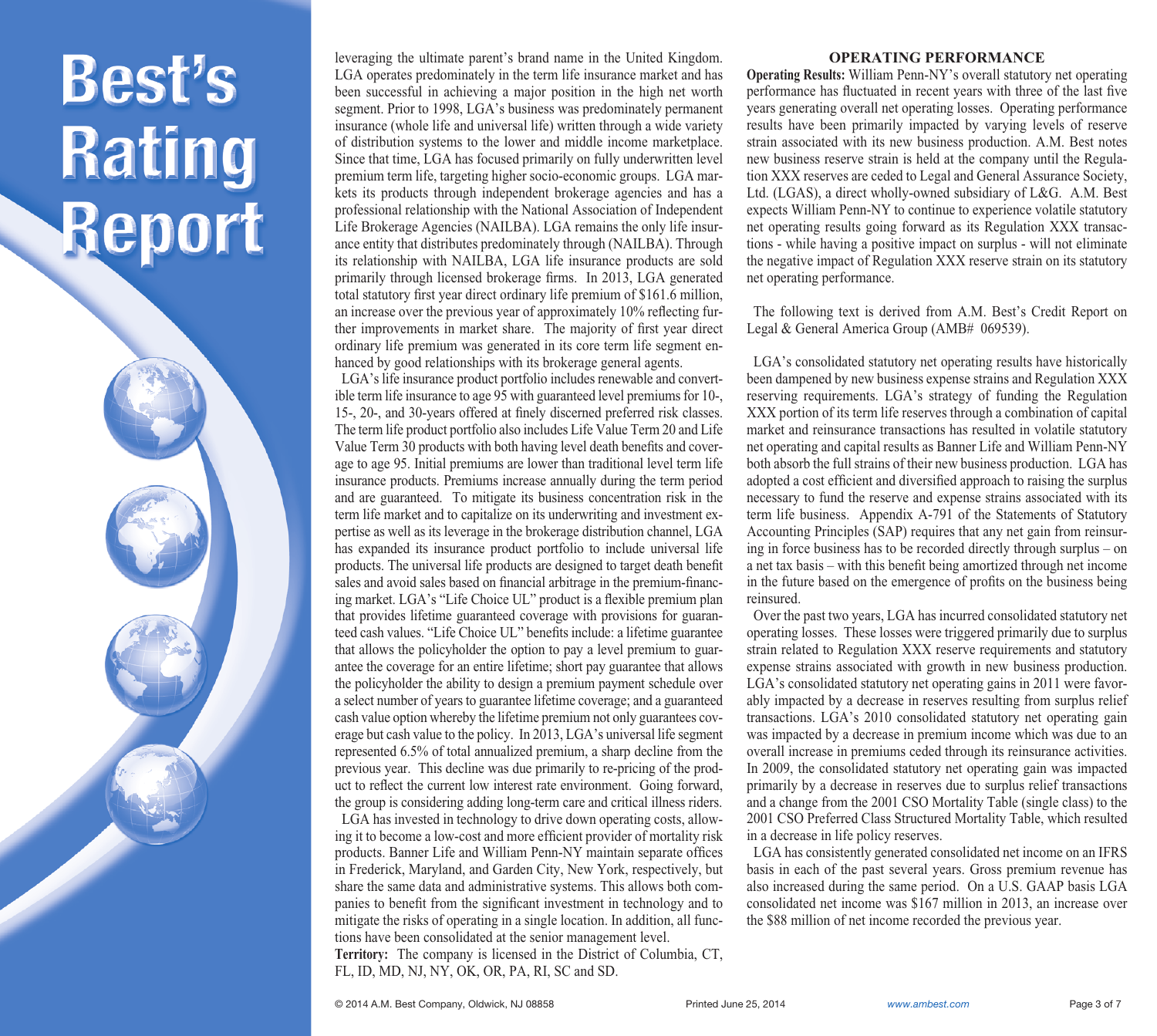

**Capitalization:** William Penn-NY's stand-alone risk-adjusted capitalization as measured by the Best's Capital Adequacy Ratio (BCAR) model is solid for its current business and insurance risks and has been enhanced by capital contributions made by the immediate parent and a well-performing long-term bond portfolio that has thus far avoided material investment losses. William Penn-NY's total statutory capital has been increasing in recent years. In 2013, total capital increased, favorably impacted by reinsurance activity with Legal and General Assurance Society, LTD (LGAS). LGAS became a certified reinsurer in the state of New York during 2012. The reinsurance agreements more than offset net operating losses and modest levels of realized investment losses incurred. A.M. Best notes that William Penn-NY amended its reinsurance agreement with LGAS to include policies issued during 2013.

 The following text is derived from A.M. Best's Credit Report on Legal & General America Group (AMB# 069539).

 LGA's consolidated risk-adjusted capitalization as measured by the Best's Capital Adequacy Ratio (BCAR) model is more than adequate to support its current business and investment risks. However, LGA's capital position can be somewhat volatile due to the uneven nature of the surplus relief provided by its approaches to funding the Regulation XXX reserve requirements associated with its core term life businesses. LGA also benefits from the financial strength of its ultimate parent, L&G, which has from time to time made capital contributions to Banner Life and William Penn - NY. Since 2006, L&G has made capital contributions in excess of \$500 million. Neither Banner Life nor William Penn - NY have capital notes or other forms of debt in its capital structure. A.M. Best does not expect the re-allocation of assets on LGA's balance sheet as a result the implementation of its strategic asset allocation strategy to have any material effect on the consolidated risk-adjusted capitalization of the group.

LGA's operating profile of focusing primarily on fully underwritten level premium term life business, generally results in significant statutory surplus strain due to new business expense strain and Regulation XXX reserving requirements. LGA has adopted a cost efficient and diversified approach to raising the surplus necessary to fund the reserve strain associated with its term life business. This approach minimizes the inherent credit risks associated with standard reinsurance. In order to maximize the cost benefit of the capital markets solution, LGA implements transactions when reserves are large enough to warrant the cost of the transaction. LGA's surplus is subject to additional strain in the form of unrealized losses on any special purpose captive reinsurer investment that is part of the solution because the reinsurer faces Regulation XXX strain and therefore recognizes significant anticipated losses in the early years of the treaty.

 In the current year, LGA's total consolidated statutory capital decreased modestly as a \$68.8 million dividend paid to its parent was not quite offset by in force business profits and reinsurance reserve financing supporting new business growth. In the previous year, LGA's total consolidated statutory capital increased significantly primarily due to the increase in the carrying value of FBVRC and the favorable effects of reinsurance activity with an unaffiliated reinsurer. In 2011, LGA's

capital decreased as net operating gains were more than offset by a \$495 million dividend paid to the U.K. up-stream entity, Legal & General Insurance Holdings as a result of the dissolution and liquidation of FBARC. In 2010, LGA's capital increased significantly impacted principally by capital contributions made to Banner Life as part of the novation of the FBARC reinsurance agreement to LGAS. Separate LGAS reinsurance agreements have been established for each of Banner Life and William Penn-NY. These reinsurance agreements have been amended to incorporate a funds withheld component based on an agreed upon economic reserve. These treaties will pay experience refunds back to Banner Life and William Penn-NY, eliminating the hold back provisions that were incorporated in the FBARC treaties. On an IFRS basis, LGA's consolidated shareholder's equity remained positive at year-end 2013. On a U.S. GAAP basis, LGA consolidated shareholders' equity was \$1.4 billion in 2013.

 The following text is derived from A.M. Best's Credit Report on Legal & General America Group (AMB# 069539).

Liquidity: LGA's net cash flow from operations has been positive in recent years. LGA is expected to continue to maintain positive cash flow from operations as reinsurers continue to pay experience refunds to the group. LGA maintains a strong liquidity position as virtually all its long-term bonds are investment grade and currently in a net unrealized gain position. A.M. Best expects LGA's liquidity position to remain favorable going forward despite the planned increase in illiquid assets resulting from its implementation of its strategic asset allocation strategy that will increase the group's exposure to high yield long-term and non-144A private placement bonds as well as direct commercial mortgage loans.

**Investments:** William Penn-NY's invested asset increased in the current year driven by growth in total net premium written. Total invested assets are predominately long-term bonds that currently represent more than ninety-five percent of total invested assets. The company's remaining invested assets are comprised of contract loans, cash balances, short-term securities, and a \$10 million investment in direct commercial mortgage loans as a part of LGA's implementation of its strategic asset allocation strategy.

 William Penn-NY's long-term bond portfolio is almost entirely investment grade with more than sixty percent invested in NAIC class 1 securities. William Penn-NY holds twenty percent of its total longterm bonds in private placements that are well diversified across asset classes. A.M. Best notes the company's exposure to below investment grade bonds both on an absolute and relative to total capital basis increased in the current as a direct results of the group's strategic asset allocation strategy that included adding a high yield investment portfolio. William Penn-NY's total long-term bond portfolio was in a net unrealized gain position at year-end. The long-term bond portfolio is invested primarily in publicly traded corporate obligations and U.S. Government debt. A.M. Best also notes that the company's exposure to structured securities only represents slightly more than ten percent of the total long-term bond portfolio. The majority of these structured securities are commercial mortgage-backed structured (CMBS) securities. The remainder of the structured securities is non-agency residential prime mortgage-backed structured securities. The company has no exposure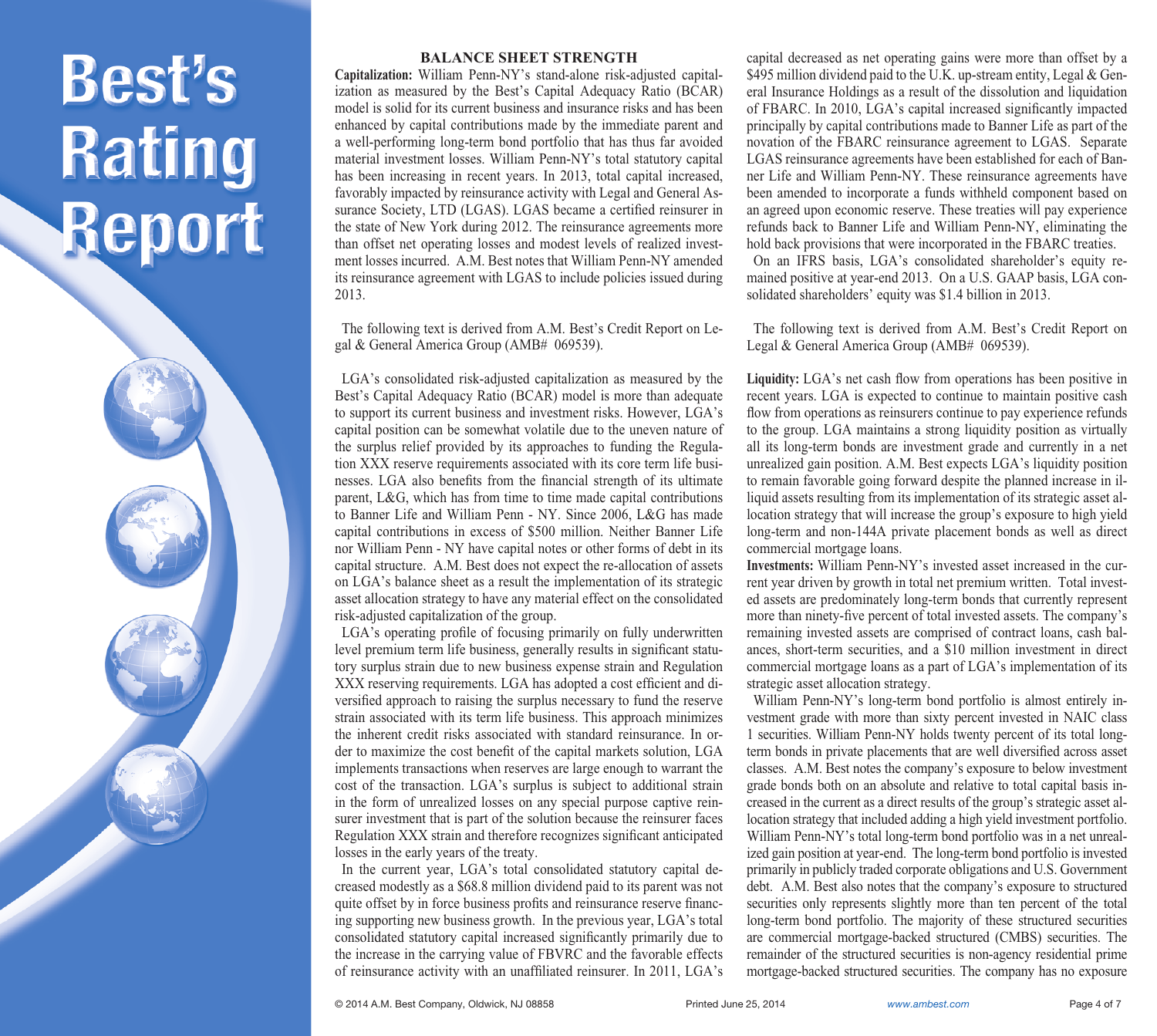to the subprime and Alt-A residential mortgage markets. William Penn - NY's CMBS portfolio is almost entirely invested in the highest-rated tranches, earlier vintages, and maintains a high degree of subordination. William Penn-NY also has no exposure to credit default swaps, collateralized debt obligations, and collateralized loan obligations.

 The following text is derived from A.M. Best's Credit Report on Legal & General America Group (AMB# 069539).

 LGA continues to maintain a high quality investment portfolio. A.M. Best's notes that LGA's total invested assets have fluctuated in recent years primarily due to the effects of reinsurance activity. In 2013, consolidated invested assets declined modestly. Currently, LGA's invested assets are predominantly long-term bonds that represented slightly less than ninety-five percent of total invested assets. The company's remaining invested assets are comprised of contract loans, short-term securities, cash balances and direct commercial mortgage loans. The modest levels of separate account assets represent funds associated with variable life and variable annuity products and the funds held for the benefit of LGA's cash balance plan.

 In 2013, LGA began the implementation of its strategic asset allocation strategy whereby the group will reduce its exposure to cash and U.S. government assets classes and increase its investments in more illiquid assets including high yield long-term bonds, non-144A private placements, and direct commercial mortgage loans. The re-allocation of the investment portfolio is expected to be completed in 2015. This strategy is expected to increase yield for comparable credit quality and extend the overall asset duration of its total invested asset portfolio by approximately a year. The high yield long-term bond as well as the remainder of its non-144A private placement long-term bond portfolios will be managed by an affiliate, Legal and General Investment Management America Inc. The 144A private placement long-term bonds and direct commercial mortgage loan portfolios will be managed externally. These external managers were approved by both LGA's Board of Directors and its Investment and Market Risk committees following due diligence process managed by an external consultant.

Asset/liability management (ALM) and cash flow analysis are integral parts of LGA's investment philosophy. These strategies provide management with detailed information on profitability and portfolio performance.

**Investments - Bond Portfolio:** LGA's long-term bond portfolio at yearend was almost entirely investment grade. The majority of LGA's investment grade long-term bonds were in NAIC class 1 holdings. The group held slightly more than fifteen percent of its total long-term bonds in private placements that were well-diversified across asset classes. A.M. Best notes that LGA's exposure to below investment grade bonds (BIGs) relative to total capital increased at year-end as a direct result of the implementation of its strategic asset allocation strategy. Despite this increase, LGA's level of BIGs relative to total capital remains manageable and below industry averages. LGA's consolidated long-term bond portfolio is currently in a net unrealized gain position. LGA's long-term bond portfolio is invested primarily in publicly traded corporate obligations. A.M. Best also notes that LGA's exposure to structured securities is minimal, representing less than fifteen percent of the total long-term bond portfolio. The majority of LGA's mortgagebacked structured securities are invested in commercial mortgagebacked structured (CMBS) securities. The remainder of the mortgagebacked structured securities is invested principally in non-agency residential prime. LGA has no direct exposure to the residential subprime and Alt-A markets. LGA's CMBS portfolio is almost entirely invested in the highest-rated tranches, earlier vintages, and maintains a high degree of subordination. LGA has no credit default swaps, collateralized debt obligations, or collateralized loan obligations.

#### **MANAGEMENT**

**Officers:** President and Chief Executive Officer, James D. Atkins: Senior Vice President, Treasurer and Chief Financial Officer, Gene R. Gilbertson; Senior Vice Presidents, Frank T. Gencarelli (Sales and Marketing), Sharon P. Jenkins (Underwriting); Vice President and Chief Risk Officer, Amy Butler; Vice President, Secretary and General Counsel, Bryan R. Newcombe; Vice Presidents and Medical Directors, Martin L. Engman, M.D., Robert M. Feingold, M.D., Richard Knee, M.D., David Williams, M.D.; Vice Presidents, Grant Andrew (New Market Development), Ross W. Baker (Corporate Tax), Randy W. Binger (Information System and Services), Patrick M. Bowen (Senior Account Manager), Barbara A. Esau (Human Resources), Eric W. Lester (Administrative Services), Charles A. Lingaas (Administrative Services), Andrew D. Love (Finance), Michael J. Moriarty (Corporate Actuary), Stephen C. Robinson (Senior Account Manager). **Directors:** James D. Atkins (Chairman), Michael M. Cassell, Frank T. Gencarelli, Gene R. Gilbertson, Sharon P. Jenkins, John P. Murrin, Thomas W. Walsh.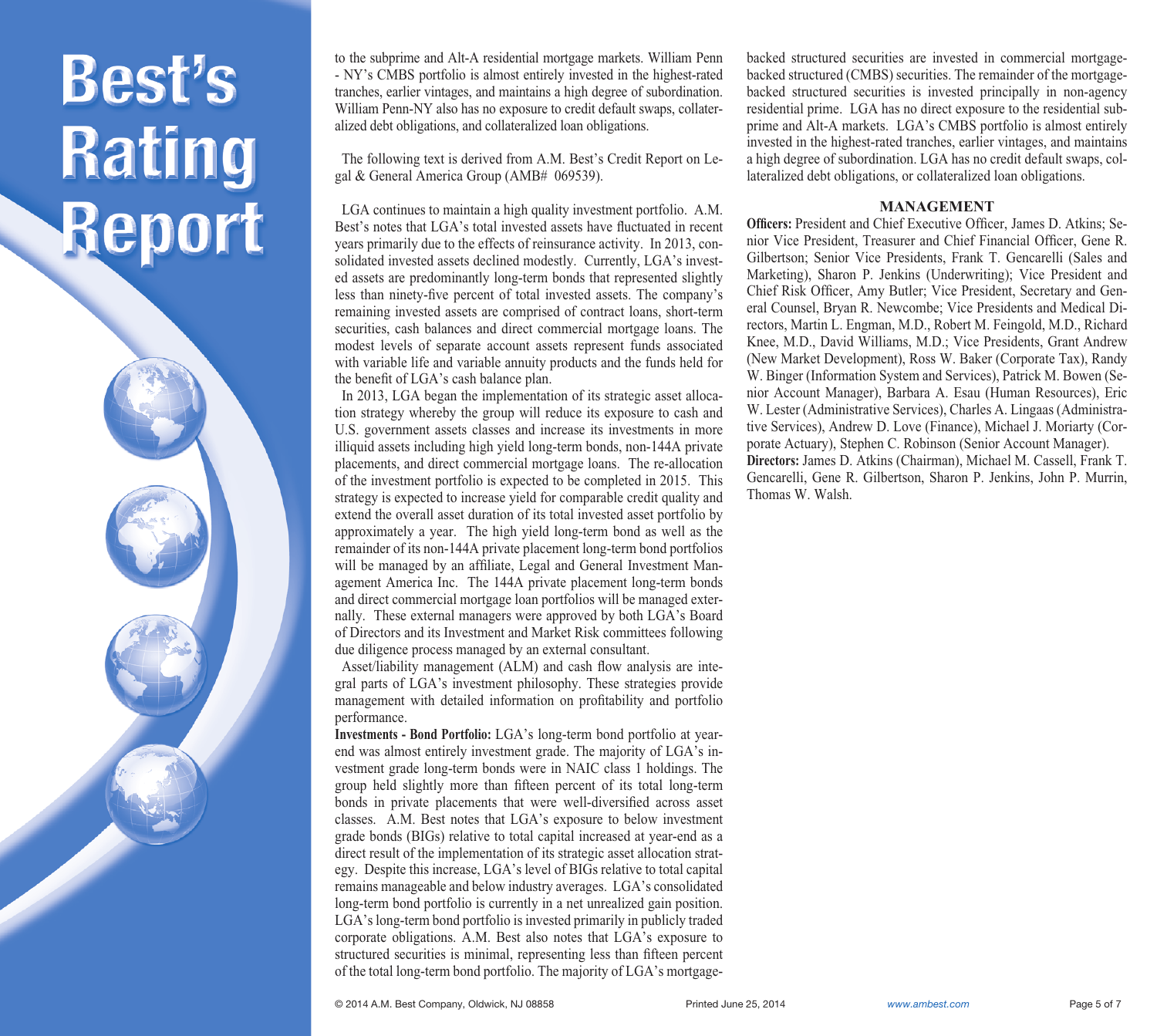**Assets (\$000)** 12/31/2013 Total bonds . . . . . . . . . . . . . . . . . . . . . . . . . \$1,024,833 Mortgage loans . . . . . . . . . . . . . . . . . . . . . . 10,000 Contract loans . . . . . . . . . . . . . . . . . . . . . . . 34,557 Cash & short-term inv . . . . . . . . . . . . . . . . . 141 Net deferred tax asset  $\dots\dots\dots\dots\dots\dots$ Prems and consids due . . . . . . . . . . . . . . . . . 11,907<br>Accrued invest income . . . . . . . . . . . . . . . . 10.307 Accrued invest income. . . . . . . . . . . . . . . . . 10,307 Other assets . . . . . . . . . . . . . . . . . . . . . . . . . 13,300 Assets . . . . . . . . . . . . . . . . . . . . . . . . . . . \$1,134,145 **Liabilities (\$000)** Net policy reserves. . . . . . . . . . . . . . . . . . . . \$ 612,496 Policy claims . . . . . . . . . . . . . . . . . . . . . . . . 11,768 Deposit type contracts. . . . . . . . . . . . . . . . . . 7,995<br>Interest maint reserve. . . . . . . . . . . . . . . . . 48.745 Interest maint reserve. . . . . . . . . . . . . . . . . . 48,745<br>Comm taxes expenses. . . . . . . . . . . . . . . . . . 7.211 Comm taxes expenses. . . . . . . . . . . . . . . . . 7,211 Asset val reserve . . . . . . . . . . . . . . . . . . . . . 6,173 Funds held reinsurance Funds held coinsur. . . . . . . . . . . . . . . . . . . . 55,703 Other liabilities . . . . . . . . . . . . . . . . . . . . . . . 11,229 Total Liabilities . . . . . . . . . . . . . . . . . . . . \$ 938,251 Common stock. . . . . . . . . . . . . . . . . . . . . . . 2,003 Paid in  $&$  contrib surpl  $\ldots \ldots \ldots \ldots \ldots$ Unassigned surplus . . . . . . . . . . . . . . . . . . . 113,834 Total . . . . . . . . . . . . . . . . . . . . . . . . . . . . \$1,134,145

**Balance Sheet**